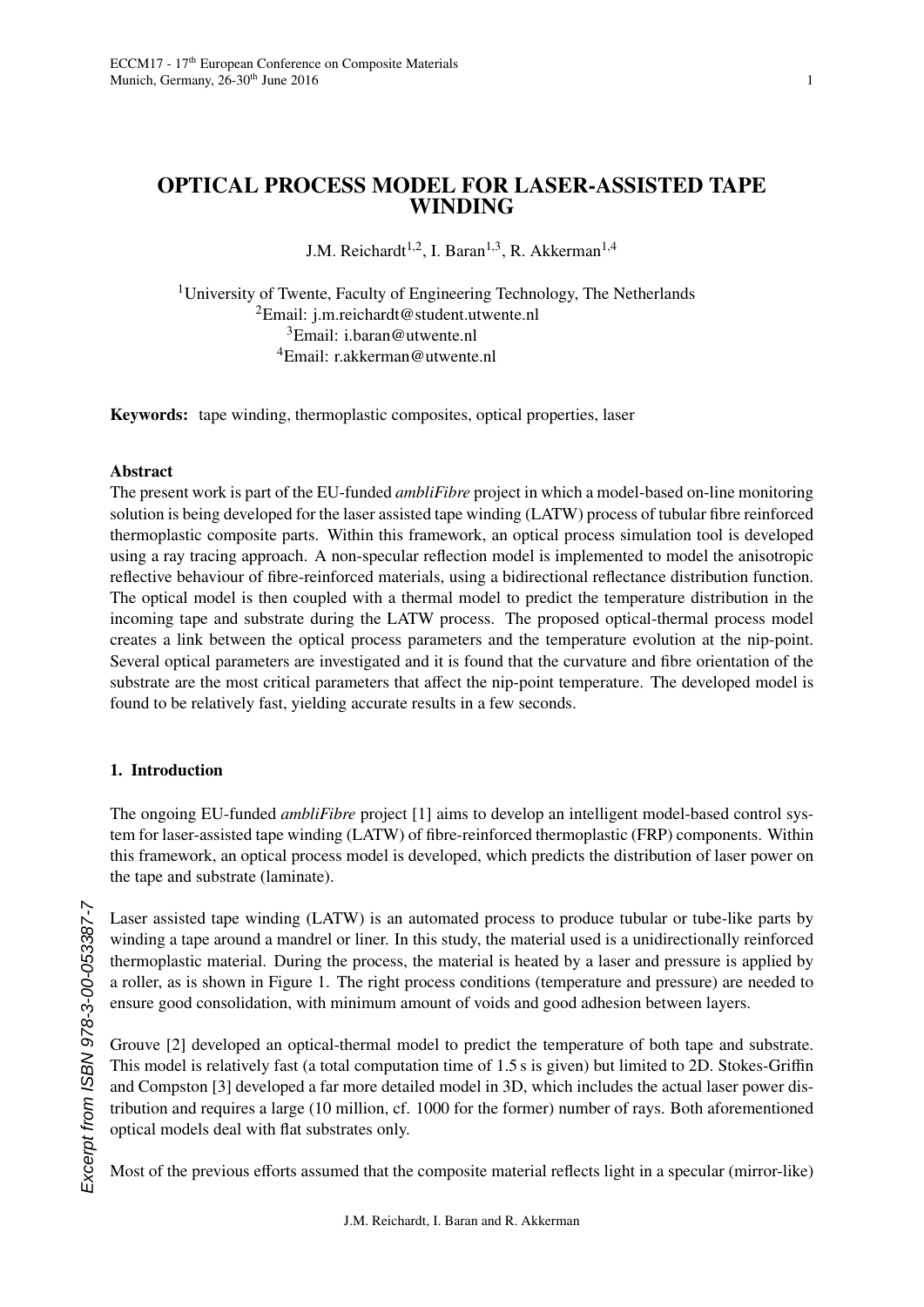

Figure 1. Schematic overview of the LATW process.

manner, although e.g. Grouve [2] notes that this does not match reality. Stokes-Griffin and Compston [3] attempted to improve on this by modelling the composite surface as a collection of *micro-half-cylinders* with a diameter of  $10 \mu m$ . This approach, while yielding good results, requires a large number of rays in order to achieve convergence.

This paper presents an approach that improves on previous efforts by combining their advantages, in order to obtain an optical process model that is both fast and accurate. It includes the effects of laminate curvature, as well a non-specular reflection model based on a *bidirectional reflectance distribution function*. Any definition of the (non-uniform) laser power distribution and 3D geometry (machine and part) may be applied. The developed optical model is then coupled with a thermal model to predict the temperature distribution in the tape and substrate. The effects of optical parameters on the temperature are investigated using the proposed optical-thermal model.

The proposed optical model is planned to be part of a larger modelling "chain" as indicated in Figure 2(a), which covers all critical steps in the LATW process. Such a chain can be used for several purposes. The main objective is to include this model in a model-based system for on-line process control. Additionally, part production may be simulated in advance to assess the influence of process parameters and optimize their values. The structure of the optical-thermal model proposed here is shown in Figure 2(b), further details are given in the next section. Section 3 discusses the results obtained with the proposed model. An overview of conclusions, recommendations and planned future work concludes this paper.

## 2. Process model

A schematic view of the model structure is shown in Figure 2(b). The user provides a set of input parameters that are sent to the optical model, which is split in two main parts. The *macro-model* (section 2.1) launches a set of collimated rays from the (virtual) position of the laser. Then it calculates if and where this ray hits the geometry (tape, substrate or roller). The interactions between this ray and the tape and/or laminate are described by the *micro-model* (section 2.2), which describes the reflection and absorption at the material surface. Reflected light is modelled by spawning one or more new rays, which are sent back to the macro-model. This iterative process is terminated after a set number of reflections.

The output of the (combined) optical model is a two-dimensional laser irradiation field  $q(x)$  that describes the heat flux (laser power per unit area) applied to the tape and the substrate. This information is used by a thermal model (section 2.3) to calculate the temperature. Because the focus of this paper is on the optical model, the temperature (of tape and substrate) is only calculated up to the nip-point, stopping just before the tape and substrate make physical contact.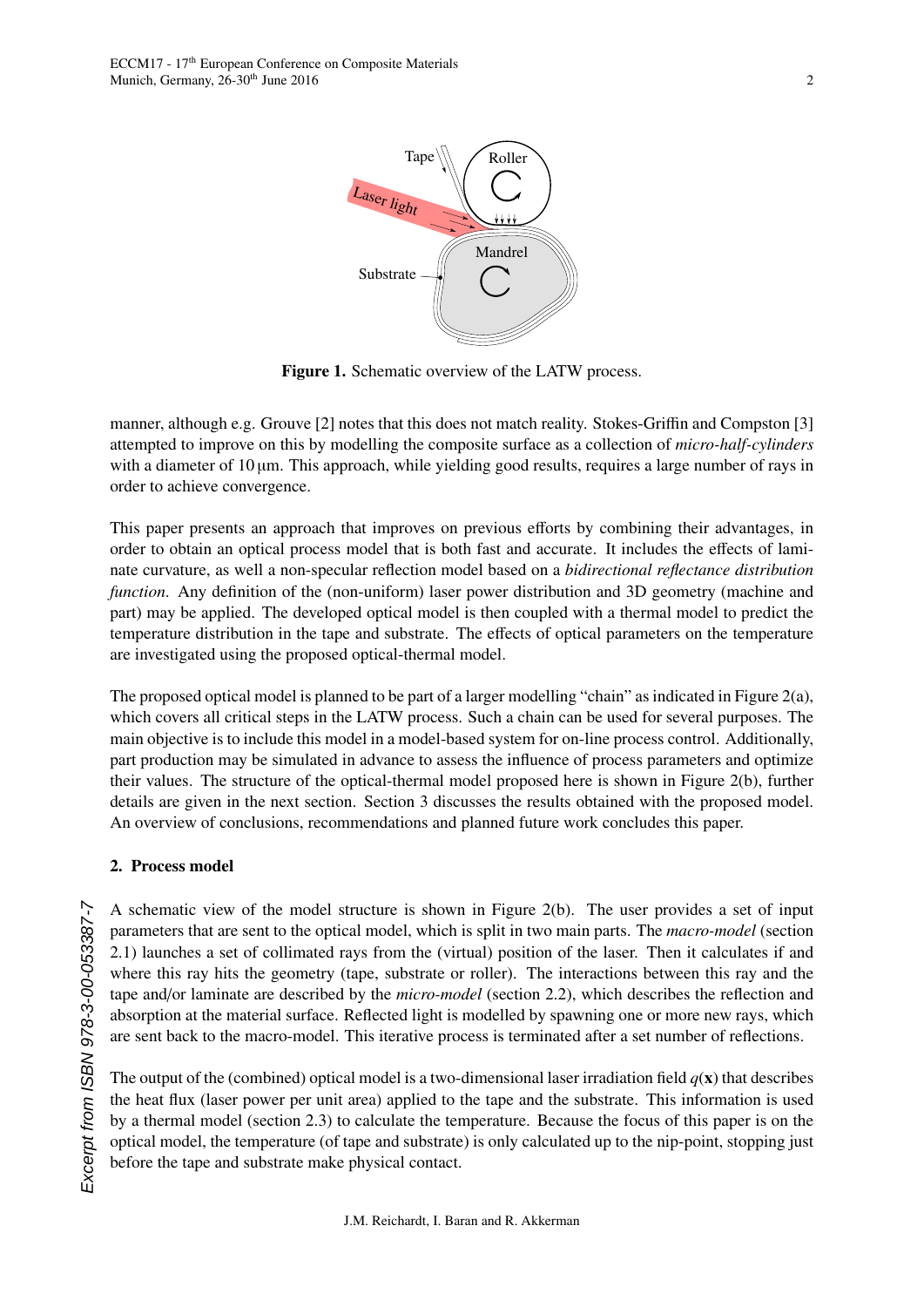

Figure 2. Overview of LATW process model

## 2.1. Optical macro-model

The optical macro-model is designed to work with a geometry described by a triangle mesh. This formulation is completely generic, meaning that it is straightforward to include other geometric effects (e.g. roller deformation). The results presented here are obtained with the relatively simple geometry shown in Figure 3, with parameters listed in Table 1. The substrate is either singly curved with radius  $R_s$  or flat  $(R_s \rightarrow \infty)$ . The curved surfaces are approximated using a finite number of triangular mesh elements, each spanning an angle of 5° (tape and roller) or 2° (substrate). *Phong normal-vector interpolation* [4] is used to ensure that the direction of the reflected light varies continuously, even though the curved surface is approximated by a set of flat segments.



Light hitting the roller is assumed to reflect specularly, with the reflectivity being a function of the angle of incidence according to the Fresnel equations. A roller with a polytetrafluoroethylene (PTFE) coating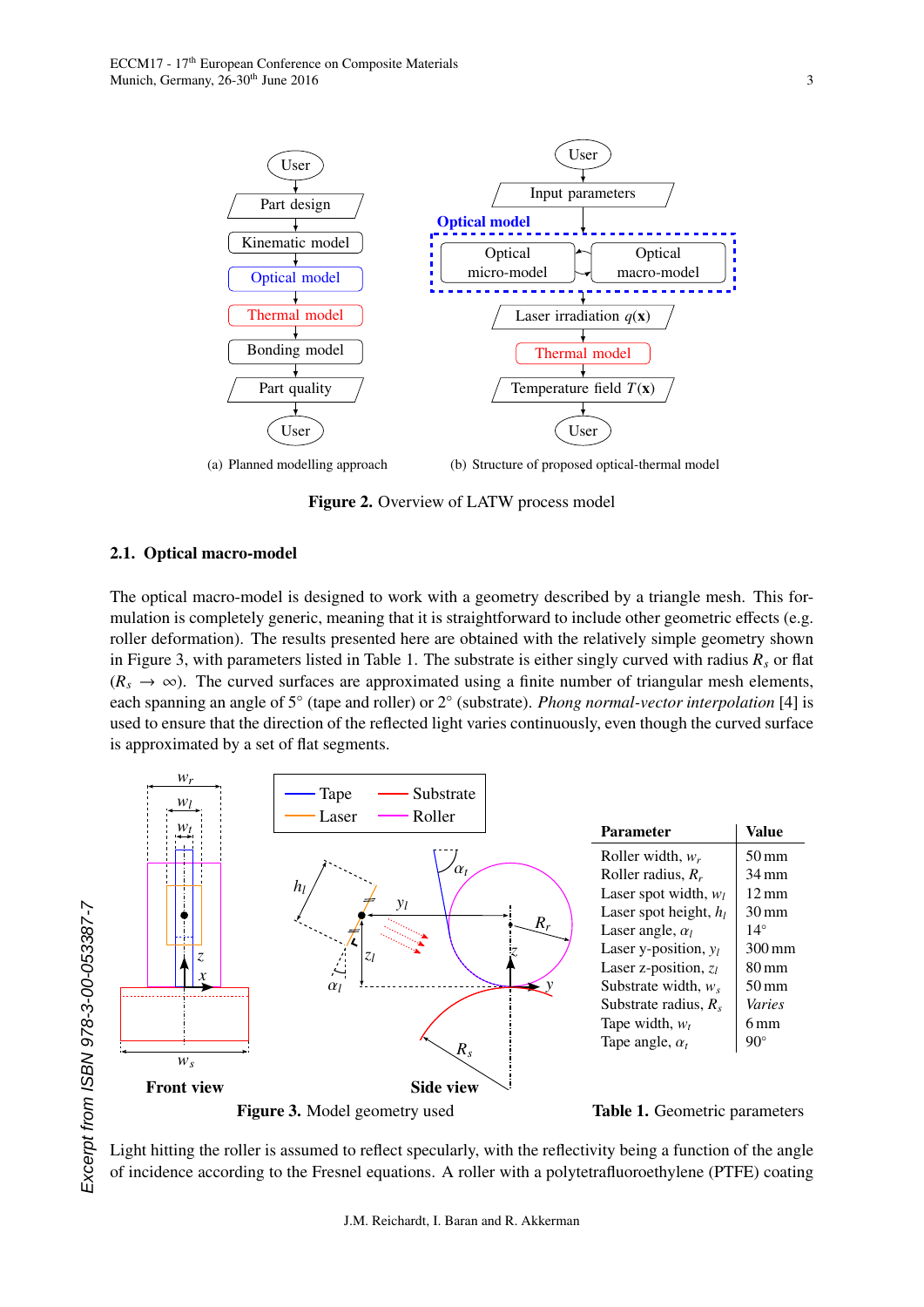is assumed, having a refractive index of  $n_r = 1.4$  [5]. For the composite (tape and substrate), a more complicated micro-model described in section 2.2 is used. All non-reflected light is considered to be absorbed. The light absorbed by the tape and substrate is collected by square "bins" of 1 mm<sup>2</sup>. The laser is modelled by launching  $N_0$  light rays from the (virtual) laser position indicated in Figure 3. These rays are generated using Sobol sampling [6]. In this paper  $N_0 = 16384$  is used, unless indicated otherwise.

#### 2.2. Optical micro-model

The microscopic optical behaviour of the composite material is modelled using a *bidirectional reflectance distribution function* (BRDF), a concept first introduced in [7]. This BRDF is denoted as  $\rho(\hat{\mathbf{k}}_i, \hat{\mathbf{k}}_r)$ , i.e. it is a scalar function of the incoming light direction  $\hat{\mathbf{k}}_i$  and the reflected light direction  $\hat{\mathbf{k}}_r$ , which are both unit vectors. Its definition may be understood by considering an incident light ray with energy Φ*<sup>i</sup>* arriving from direction  $\hat{\mathbf{k}}_i$ , hitting a (macroscopic) surface patch  $\delta A$  with unit normal  $\hat{\mathbf{n}}$ , as is shown in<br>Figure  $A(s)$ . Now the amount of energy reflected towards a small solid angle  $\delta O$ , around direct Figure 4(a). Now the amount of energy reflected towards a small solid angle  $\delta\Omega_r$  around direction  $\hat{\mathbf{k}}_r$  is given by (Eq. 1). Integrating over the unit sphere<sup>1</sup> Q vields the total reflected energy  $\Phi$  (Eq. 2). T given by (Eq. 1). Integrating over the unit sphere<sup>1</sup>  $\Omega$  yields the total reflected energy  $\Phi_r$  (Eq. 2). The integral on the right-hand side should evaluate to at most unity (for all incident directions  $\hat{\mathbf{k}}_i$ ) in order for energy to remain conserved, the remainder is considered to be absorbed.





(a) Key BRDF-related quantities. The symbols are defined in the text.

(b) Surface (with macroscopic normal  $\hat{\mathbf{n}}$ ) consisting of microfacets with varying facet normal  $\hat{h}$ 

Figure 4. Illustration of the principles behind the BRDF

$$
\delta \Phi_r = \rho(\hat{\mathbf{k}}_i, \hat{\mathbf{k}}_r) (\hat{\mathbf{k}}_r \cdot \hat{\mathbf{n}}) \Phi_i \, \delta \Omega_r \tag{1}
$$

$$
\Phi_r = \Phi_i \int_{\Omega} \rho(\hat{\mathbf{k}}_i, \hat{\mathbf{k}}_r) (\hat{\mathbf{k}}_r \cdot \hat{\mathbf{n}}) d\Omega_r
$$
 (2)

In the present work a BRDF-formulation presented by Ashikhmin et al. [8] is implemented, which is based on microfacet theory. It defines the half-vector  $\hat{\bf h}$  as the normalized mean of the incident and reflected directions ( $\hat{\bf k}_i$  and  $\hat{\bf k}_r$ , respectively) as shown in Figure 4(a). The macroscopic surface is assumed to consist of a collection of small mirrors (microfacets) as shown in Figure 4(b), whose orientation can be described by a probability density function  $p(\hat{\mathbf{h}})$ .

The BRDF can then be expressed as given by (Eq. 3). In the numerator  $p(\hat{\bf{h}})$  represents the aforementioned probability density function.  $P(\hat{\mathbf{k}}_i, \hat{\mathbf{k}}_r, \hat{\mathbf{h}})$  is the *shadowing term* that represents the probability that a microfacet with orientation  $\hat{\mathbf{h}}$  is visible from both directions  $\hat{\mathbf{k}}_i$  and a microfacet with orientation  $\hat{\mathbf{h}}$  is visible from both directions  $\hat{\mathbf{k}}_i$  and  $\hat{\mathbf{k}}_r$ . An expression for this was

<sup>&</sup>lt;sup>1</sup>The BRDF used in this paper has the property that  $\rho(\hat{\mathbf{k}}_i, \hat{\mathbf{k}}_r) = 0$  if  $\hat{\mathbf{k}}_i \cdot \hat{\mathbf{n}} \le 0$  or  $\hat{\mathbf{k}}_r \cdot \hat{\mathbf{n}} \le 0$ , so integrating over the upper prisphere is sufficient. hemisphere is sufficient.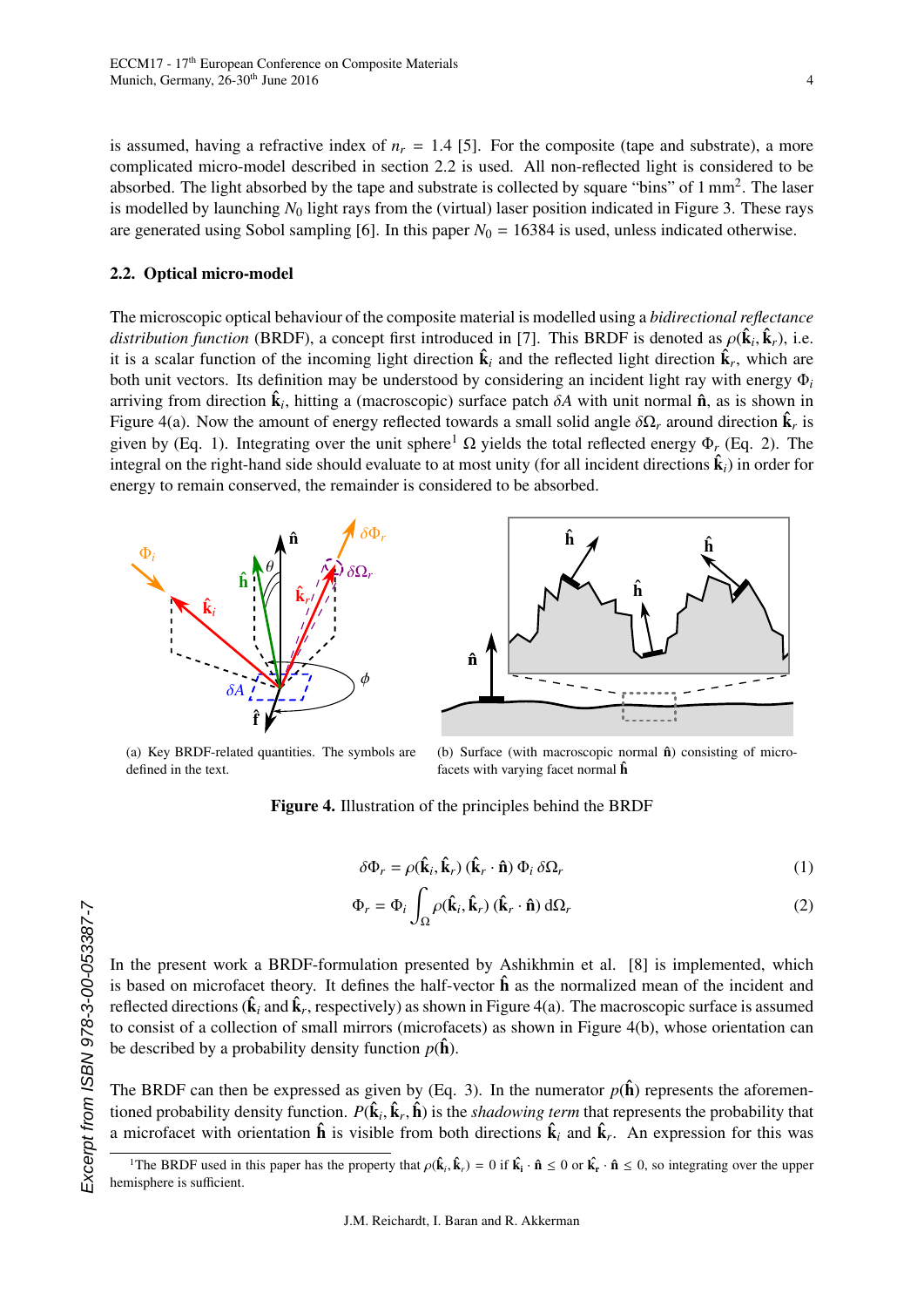derived in [8], based on the assumption there is no significant correlation between the microfacet orientation and its position. Although this assumption may not be fully valid for a material which consists of cylinder-like fibres, it results in a relatively straightforward model that yields results similar to experimental observations [2, 3]. Finally, a Fresnel term  $F(\hat{\mathbf{k}}_i \cdot \hat{\mathbf{h}})$  handles the microfacet reflectivity, while the terms in the denominator take care of normalization and geometric foreshortening.

$$
\rho(\hat{\mathbf{k}}_i, \hat{\mathbf{k}}_r) = \frac{p(\hat{\mathbf{h}}) P(\hat{\mathbf{k}}_i, \hat{\mathbf{k}}_r, \hat{\mathbf{h}}) F(\hat{\mathbf{k}}_i \cdot \hat{\mathbf{h}})}{4C(\hat{\mathbf{k}}_i \cdot \hat{\mathbf{n}})(\hat{\mathbf{k}}_i \cdot \hat{\mathbf{n}})}
$$
  
with  $C = \int_{\Omega} p(\hat{\mathbf{h}}) (\hat{\mathbf{n}} \cdot \hat{\mathbf{h}}) d\Omega_h$  (3)

The microfacet distribution assumed here is an anisotropic Gaussian distribution (Eq. 4), with the angles  $\theta$  and  $\phi$  as indicated in Figure 4(a). Here the vector  $\hat{\bf f}$  indicates the fibre orientation. The facet distribution is controlled by the standard deviations  $\sigma_f$  in fibre and  $\sigma_t$  in transverse direction. Unless mentioned<br>otherwise the values  $\sigma_s = 0.05$  and  $\sigma_s = 0.5$  are used an example of the reflective behaviour obtained otherwise, the values  $\sigma_f = 0.05$  and  $\sigma_t = 0.5$  are used, an example of the reflective behaviour obtained with these parameters is shown in Figure 5.

$$
p(\hat{\mathbf{h}}) = \begin{cases} \exp\left(-\left(\frac{\cos^2 \phi}{2\sigma_f^2} + \frac{\sin^2 \phi}{2\sigma_t^2}\right) \tan^2 \theta\right) & \text{if } \hat{\mathbf{h}} \cdot \hat{\mathbf{n}} > 0\\ 0 & \text{if } \hat{\mathbf{h}} \cdot \hat{\mathbf{n}} \le 0 \end{cases}
$$
(4)

with  $\hat{\mathbf{h}} = (\sin \theta \cos \phi) \hat{\mathbf{f}} + (\sin \theta \sin \phi) \hat{\mathbf{t}} + (\cos \theta) \hat{\mathbf{n}}$ 



Figure 5. Example of reflective behaviour described by BRDF

Coupling the (continuous) BRDF with the macro-model based on (discrete) ray tracing is done as follows. The BRDF is first integrated over the hemisphere  $(Eq. 2)$  to determine the total reflected energy  $\Phi_r$ , with the remainder being absorbed. A number of reflected rays  $N_d = 5$  are then spawned, each carrying an amount of energy equal to <sup>Φ</sup>*r*/*Nd*. The directions of these reflected rays are determined by considering the BRDF (or more accurately, (Eq. 1)) to be a probability distribution, from which the reflected directions are sampled randomly.

## 2.3. Thermal model

As aforementioned, the thermal model developed by Grouve [2] is coupled with the proposed optical model. The thermal properties are also taken from [2]. A collocation method is used to solve the 1D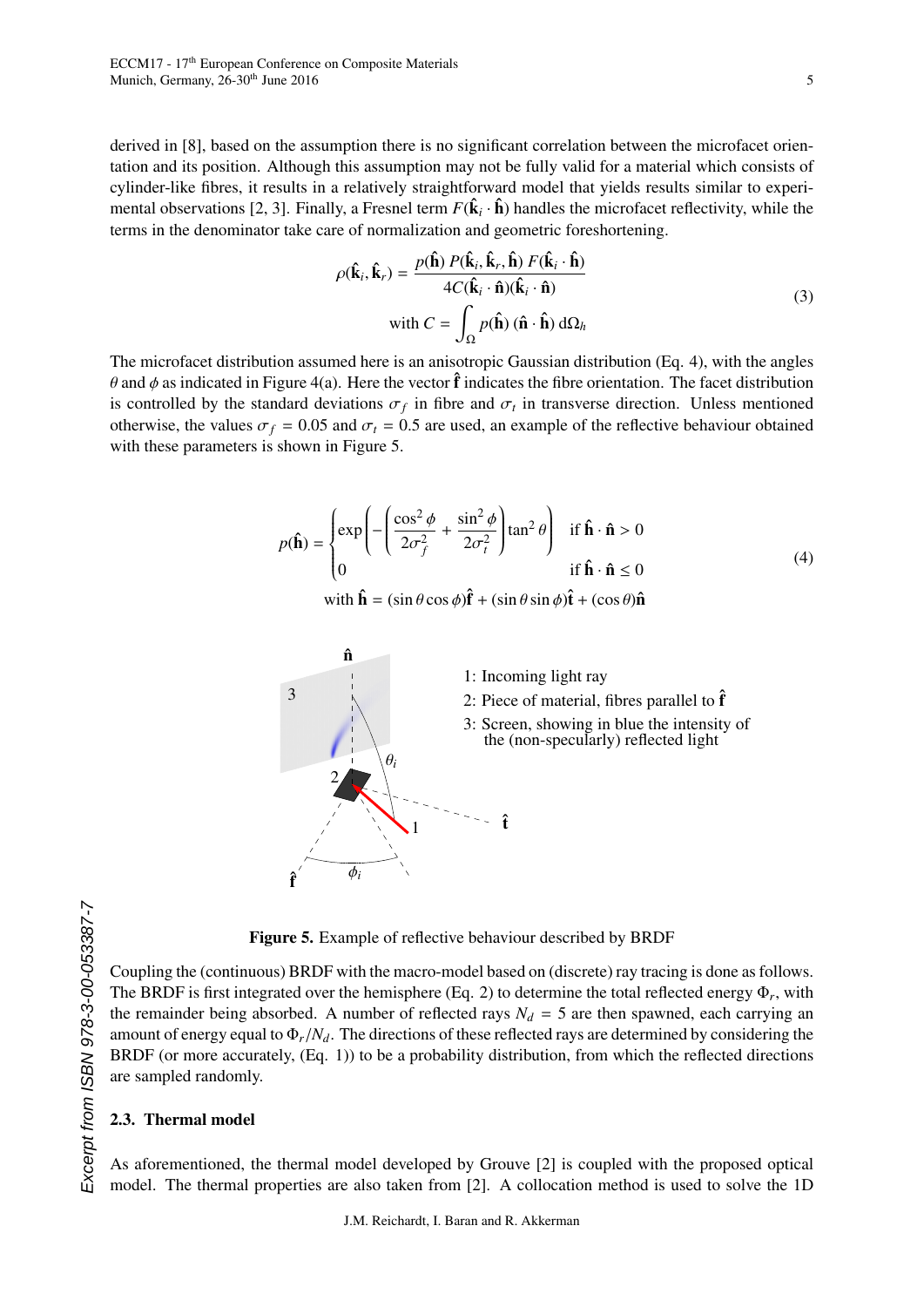heat equation in the through-thickness direction. This model uses a Lagrangian approach, calculating the temperature of a single piece of material as a function of time, with time and position (in the placement direction) related by the placement velocity  $v = 100$  mm s<sup>-1</sup>. A time-dependent heat flux (laser irradiation) is applied to both tape and substrate, which follows from the optical model. Convective and radiative losses to the surroundings are included. The relevant section of the (PTFE) roller is included with density  $\rho = 2180 \text{ kg m}^{-3}$ , specific heat capacity  $c_p = 1 \text{ kJ kg}^{-1} \text{ K}^{-1}$  and conductivity  $k = 0.24 \text{ W m}^{-1} \text{ K}^{-1}$ , assuming perfect contact between roller and tape. Effects of in-plane conduction are ignored, as well as tape or substrate curvature. The thermal model is run multiple times for various points in the width direction (*x*-direction, see Figure 3), because laser irradiation varies with this coordinate. A resolution of 1 mm is used in the width direction, the time step is <sup>∆</sup>*<sup>t</sup>* <sup>=</sup> <sup>0</sup>.05 ms unless mentioned otherwise.

#### 3. Results

A "base case" is established using the model settings mentioned earlier, i.e.  $N_0 = 16384$  initial rays and  $N_d = 5$  reflected rays per incoming ray. The optical model is terminated after at most one iteration (reflection) and uses a flat substrate, which has a fibre orientation of 0◦ (i.e. fibres in the placement direction). All parameters related to the laser (having intensity  $1217 \text{ W mm}^{-2}$ ) are kept constant, because studying the obvious dependence of temperature on laser power (and distribution thereof) is not very useful at this stage. The optical model output (normalized irradiance) is shown in Figure 6(a). The thermal model uses this data to calculate the temperature field shown in Figure 6(b). The most critical results here are the averaged temperatures at the nip-point just prior to bonding, as indicated in Figure 6(b). In the case shown here, these are 322.1 °C for the tape and 115.1 °C for the substrate.



Figure 6. Optical and thermal model results obtained with baseline settings

Figure 6 shows why it is necessary to assess the optical and thermal model in combination, instead of examining the optical model only. The optical model itself produces relatively noisy results, but the integrating behaviour of the thermal model smooths out this noise to a large extent. Trying to obtain nearperfect convergence of the optical model itself would thus result in a waste of computational resources.

Several parameters of the model are varied with respect to the base case, in order to assess which parameters have the most influence on the outcome (nip-point temperatures). Results are summarized in Table 2. Additionally, Figure 7 shows the nip-point temperatures for various radii of substrate curvature. A small radius increases the substrate temperature and decreases the tape temperature, because (due to the changing angle of incidence) more incoming light is absorbed by the substrate (so less is reflected).

Results from Table 2 provide insight into the influence of the optical micro-model. If the results with the BRDF-based optical micro model (#1) are compared to results in which simple specular (mirror-like)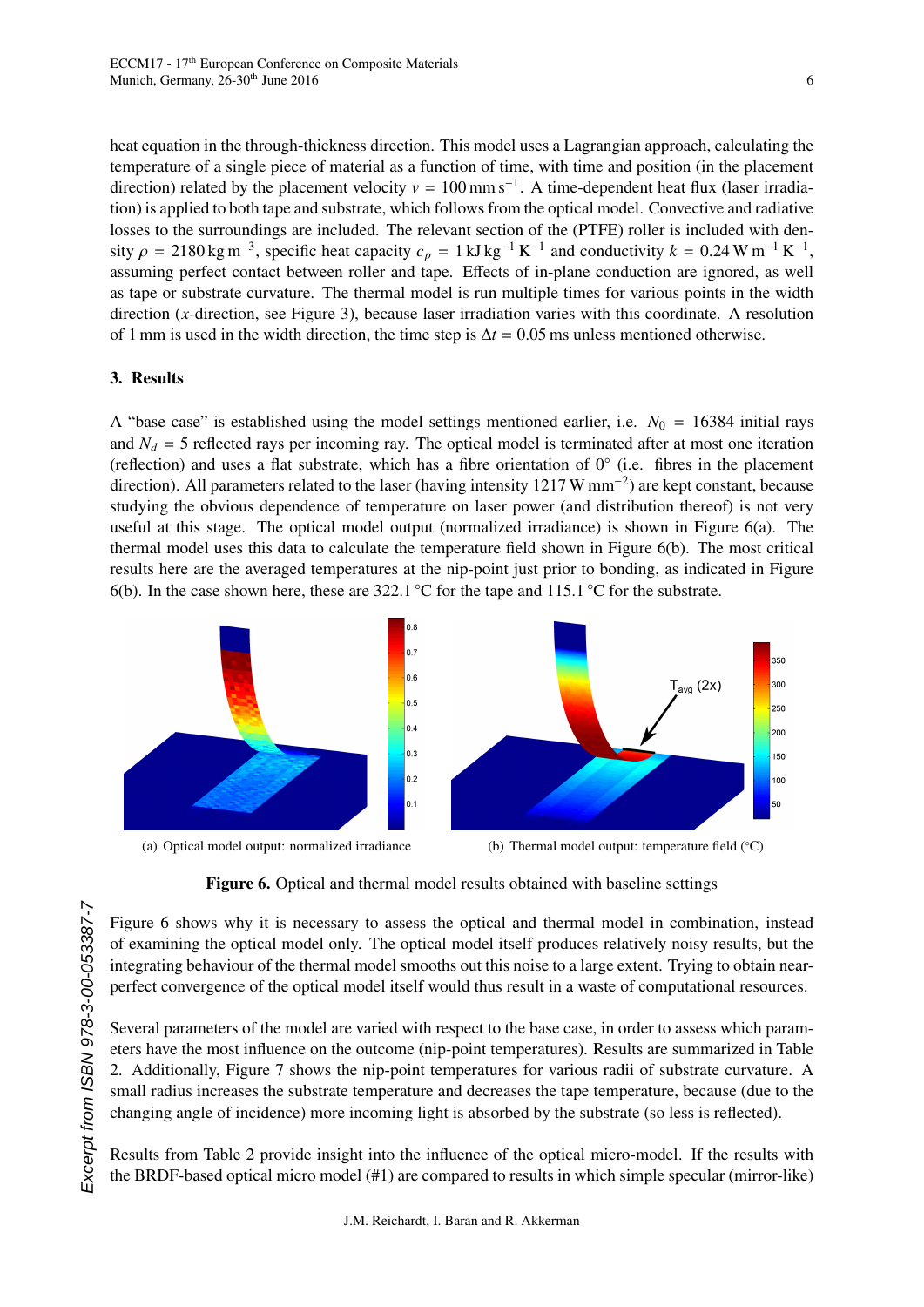| #              | <b>Description</b>                                          | Tape temp. $[°C]$ |                   | Substrate temp. $[^{\circ}C]$ |                   |
|----------------|-------------------------------------------------------------|-------------------|-------------------|-------------------------------|-------------------|
|                |                                                             | Value             | <b>Difference</b> | Value                         | <b>Difference</b> |
| 1              | <b>Base case</b>                                            | 322.1             |                   | 115.1                         |                   |
| $\mathfrak{D}$ | Tape / substrate reflect specularly                         | 324.0             | 1.9               | 126.5                         | 11.4              |
| 3              | Nearly-specular reflection ( $\sigma_f = \sigma_t = 0.02$ ) | 324.4             | 2.3               | 124.3                         | 9.2               |
| 4              | Substrate fibres at $45^{\circ}$                            | 299.8             | $-22.3$           | 130.5                         | 15.4              |
| 5              | Substrate fibres at $90^{\circ}$                            | 295.3             | $-26.8$           | 134.2                         | 19.1              |
| 6              | Substrate fibres at 90°, $\sigma_t$ = 0.25 (was 0.5)        | 302.4             | $-19.7$           | 131.8                         | 16.7              |
| 7              | Substrate fibres at 90°, $\sigma_f$ = 0.1 (was 0.05)        | 297.9             | $-24.2$           | 132.3                         | 17.2              |
| 8              | Tape refractive index $n_t = 1.9$ (was 1.8)                 | 317.8             | $-4.3$            | 116.0                         | 0.9               |
| 9              | Subs. refractive index $n_s = 1.9$ (was 1.8)                | 323.3             | 1.2               | 114.1                         | $-1.0$            |
| 10             | $N_0$ = 1024 (was 16384), $N_d$ = 1 (was 5),                | 322.2             | 0.1               | 116.1                         | 1.0               |
|                | $\Delta t = 0.5$ ms (was 0.05 ms)                           |                   |                   |                               |                   |
| 11             | Include no reflections (direct light only)                  | 274.6             | $-47.5$           | 99.4                          | $-15.7$           |
| 12             | Include at most 2 reflections (instead of 1)                | 324.3             | 2.2               | 121.9                         | 6.8               |
|                |                                                             |                   |                   |                               |                   |

Table 2. Results obtained with optical-thermal model for various parameters. The "Difference"-columns indicate the temperature differences with respect to the base case (#1)



Figure 7. Nip-point temperatures as a function of substrate curvature

reflection is assumed (#2), the differences are relatively small. Note that a specular reflection model (#2) and a BRDF-based micro-model with a very "flat" microfacet distribution (#3) yield almost equal results. Larger differences appear when the substrate fibre orientation is  $45^{\circ}$  (#4) or  $90^{\circ}$  (#5). Absorption and substrate temperatures then increase, while less energy is reflected towards the tape.

The reflection micro-model contains several parameters that may be varied. The standard deviations  $\sigma_f$ and  $\sigma_t$  affect the assumed microfacet distribution and hence the shape of the reflection. Varying these parameters (#6 and #7) show that (compared to #5) the transverse parameter  $\sigma_t$  has the most influence. This is to be expected, as this parameter determines how much the light rays are "spread" in the direction transverse to the fibres. The refractive indices (#8 and #9, cf. #1) have comparatively little significance.

The simulation in the base case (#1) takes 93 s to execute in MatLab on a quad-core 2.4 GHz laptop, which does not vary significantly for the other cases considered so far  $(\#2+\#9)$ . Drastically reducing the number of rays and increasing the time-step  $(\Delta t)$  of the thermal model (#10) reduces the execution time to around 11 s, more than half of which is needed to assemble the geometry, calculate normals and other "one-off" initialization tasks. The optical (micro and macro) model requires around 4 s in total. Including direct light only (#11) yields a speed-up but at an unacceptable loss of accuracy. Including one additional reflection (#12) on the other hand makes a relatively small difference, while increasing the time required to around 4.5 minutes.